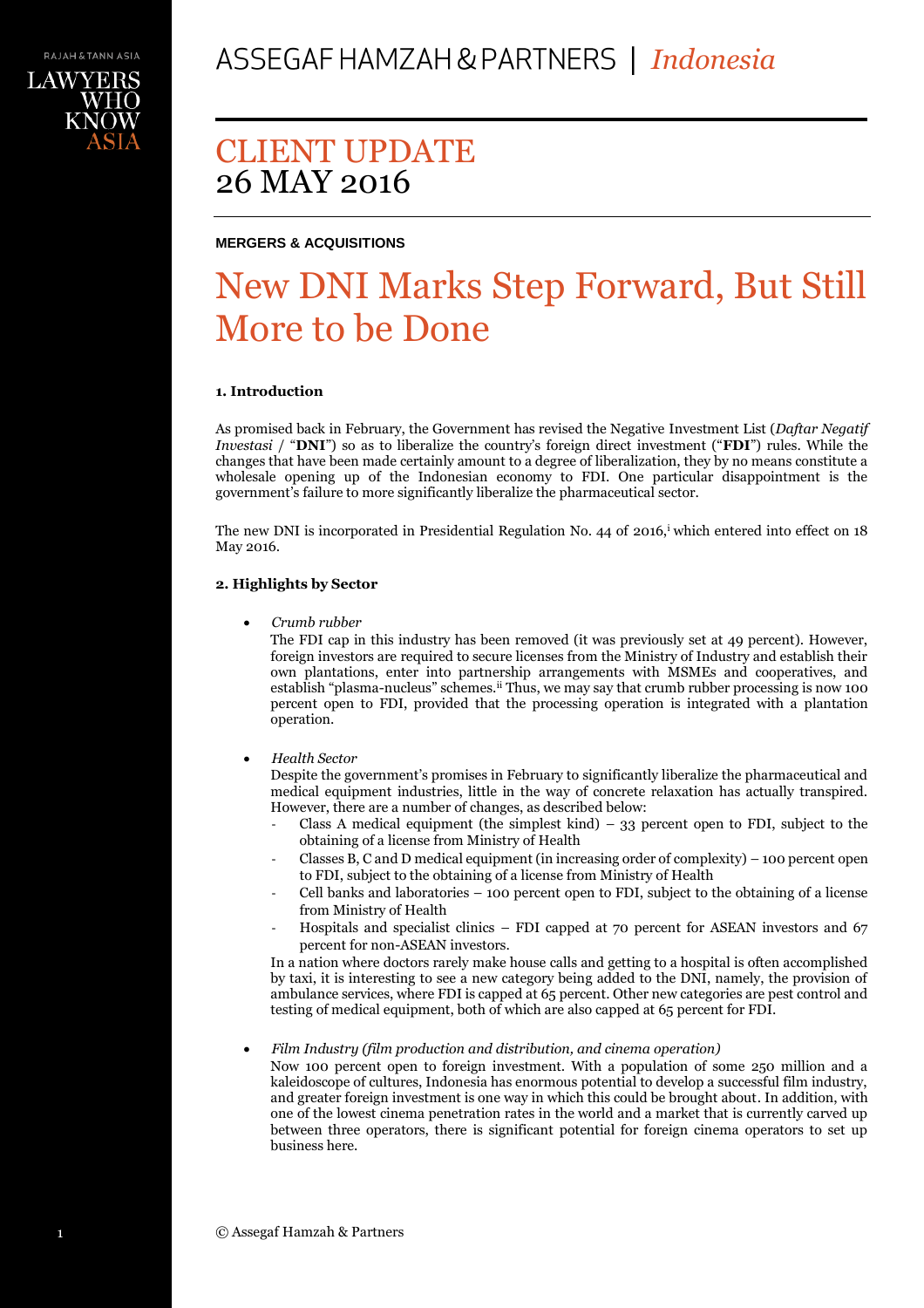

## **MERGERS & ACQUISITIONS**

- *Communications and Information Technology* 
	- On the upside, the FDI cap is increased from 49 percent to 67 percent for the following businesses:
	- a. telecommunications services with content provision (ring tones, premium SMS services, etc.) b. call centre and other added value telephony services
	- c. internet service provider
	- d. data communications services
	- e. public internet telephony services
	- f. internet interconnection services (network access points), other multimedia services

In addition, the FDI cap has been tweaked upwards from 65 percent to 67 percent in the case of wired telecommunications services, wireless / satellite telecommunications services, and wired/wireless/satellite telecommunications services integrated with telecommunications services.

On the downside, commercial transaction services using electronic systems (market place with platform basis, daily deals, price grabber, online classified advertisements) with a proposed investment of less than IDR 100,000,000,000), a business that was previously not regulated, is now subject to a 49 percent FDI cap.

*Financial Services*

The new DNI incorporates three new financial services categories: investment financing, working capital financing, and multipurpose financing, all of which are 85 percent open to FDI. Pension funds have also been deleted from the DNI, meaning that this sector is now 100 percent open to FDI.

On the downside, underwriting firms and non-bank money changers, business lines that were previously unregulated, have now been brought within the ambit of the DNI, with FDI in an underwriting firm being capped at 30 percent and totally prohibited in the case of a non-bank money changer.

*Manpower*iii

Vocational training – FDI cap increased from 49 percent to 67 percent.

*Retail and Trade*

The 2016 DNI incorporates a new business line, namely, department stores with floor space of between 400 m<sup>2</sup> and 2,000 m<sup>2</sup>, with FDI being capped at 67 percent. In addition, a special license must be obtained from the Ministry of Trade.

The FDI caps in the warehousing industry and for distributors that do not operate production facilities have been increased from 33 percent to 67 percent.

Meanwhile, futures brokerages have been removed from the list and this business is thus 100 percent open to FDI.

*Public Works*

The operation of tolled expressways and the treatment and disposal of non-hazardous waste are not included in the new DNI, meaning that these businesses are now fully open to FDI, compared to being capped at 95 percent under the 2014 DNI.

The 2016 DNI also incorporates two new categories in this sector:

- Construction services using advanced technology and/or which are high risk and/or with a value of IDR 50 billion or more – FDI cap of 67 percent for non-ASEAN investors and 70 percent for ASEAN investors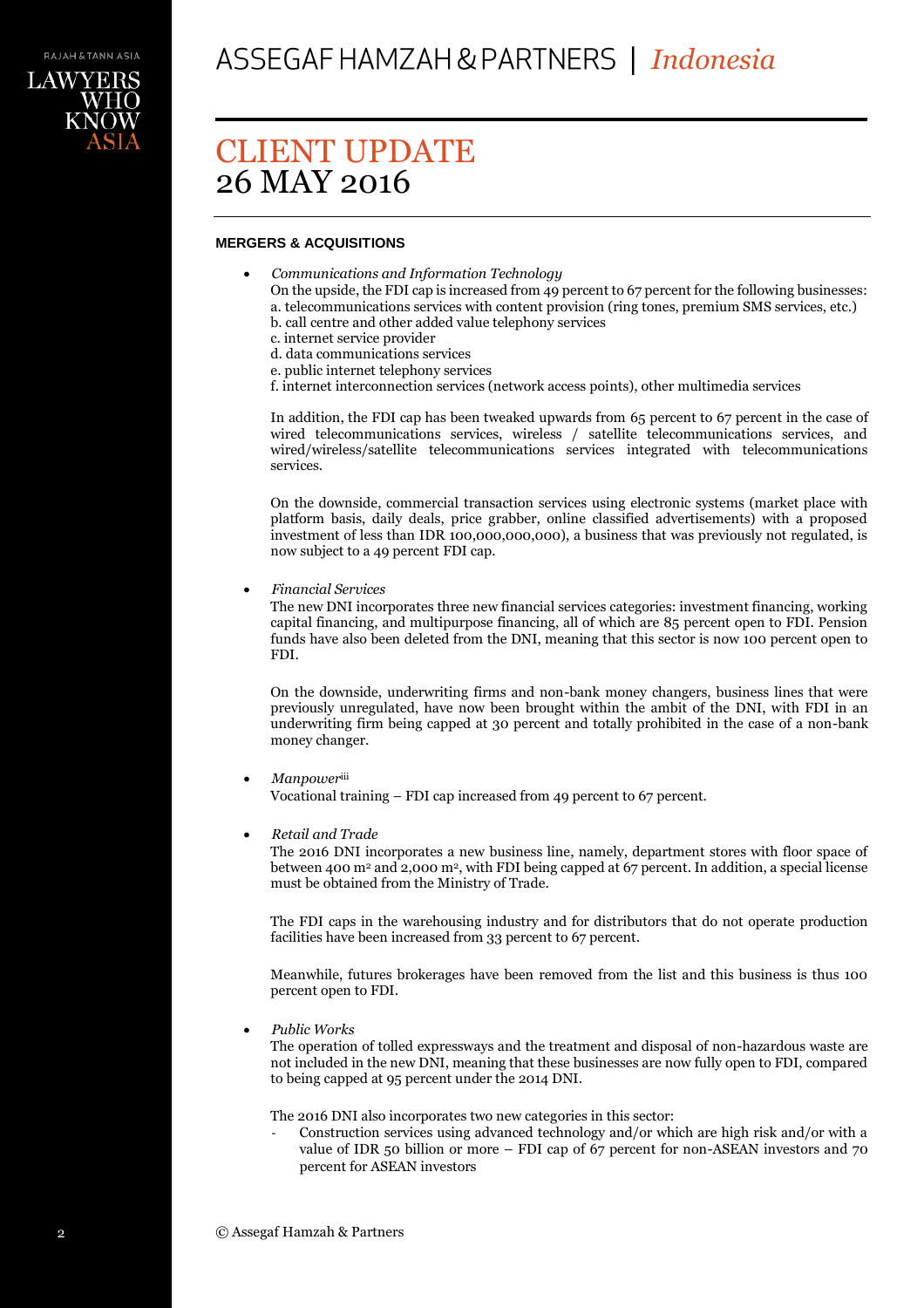LAWYER

# CLIENT UPDATE 26 MAY 2016

# **MERGERS & ACQUISITIONS**

- Construction consultancy services using advanced technologies and/or which are high risk and/or with a value of IDR 50 billion or more – FDI cap of 67 percent for non-ASEAN investors countries and 70 percent for ASEAN investors.
- *Energy & Mineral Resources*
	- FDI in the following fields, which were previously not regulated, is now capped at 49 percent:
	- geothermal power plants with a capacity of less than 10 MW
	- construction and installation of high / super high voltage electrical installations

operation and maintenance of high / super high voltage electrical installations On a more negative note, the operation and maintenance of low / medium voltage electrical installations is reserved solely for domestic investors.

*Fisheries* 

This particular sector has been very much in the news over the last few years. In line with the government's focus on the industry, the "capture fisheries using fishing vessels in Indonesian waters and the open seas" category, which was previously reserved for MSMEs and Cooperatives, is now 100 percent open to domestic investment (subject to the fulfilment of a number of requirements, such as obtaining a license from the relevant line ministry). While this may be seen as a belated realization that MSMEs simply do not have the capital or knowhow required to develop a modern fishing industry, it remains to be seen whether many domestic investors with access to the sort of capital required to modernize the sector will actually be interested in investing given the traditional uncertainties associated with fishing.

### **3. Portfolio Investment**

As with the 2014 DNI, the new DNI states that portfolio investments (i.e. investments in listed companies through share purchases on the Indonesia Stock Exchange) are not covered by the FDI restrictions in the DNI (Article 8(1)). In reality, this is already clearly stated in the governing legislation, i.e., the Investment Law (No. 25 of 2007). However, practice on the ground has often been different. Given the prevailing economic conditions, it is now incumbent on the Investment Coordinating Board to issue a regulation to remove any remaining doubts on the issue.

### **4. What exactly is the DNI?**

The DNI sets out a long list of business sectors that are either completely closed, completely open or conditionally open to foreign investment. This list of business sectors is based on the comprehensive classification of sectors set out in the 2015 Indonesian Business Sector Classifications ("**KBLI**"), drawn up by the Central Statistics Bureau. However, the classifications are very general in nature, with no definitions being given.

### **5. Caveats**

As always, a number of caveats should be entered when discussing the DNI. Despite the relaxations contained in the new DNI, there continue to be various other restrictions on FDI in practice. For example, the Investment Coordinating Board ("BKPM") requires a minimum investment of USD 300 thousand, rising to USD 1 million within one year (depending on what is stated in the BKPM's preliminary approval), for the setting up of a foreign direct investment company, which is a prerequisite for an overseas investor wishing to establish a venture in Indonesia (although portfolio investments by foreign investors in Indonesian listed companies are not subject to restriction).

Further, the BKPM has a great deal of discretion in interpreting which precise business activities come within the ambit of each business line listed in the DNI. Even if a particular business is not specifically mentioned in the DNI (which one would therefore expect to be 100 percent open to foreign investment), the BKPM may still decide that that business in question comes within the scope of another sector. Such discretion is possible due to the lack of definition of business sectors in the KBLI, as mentioned in section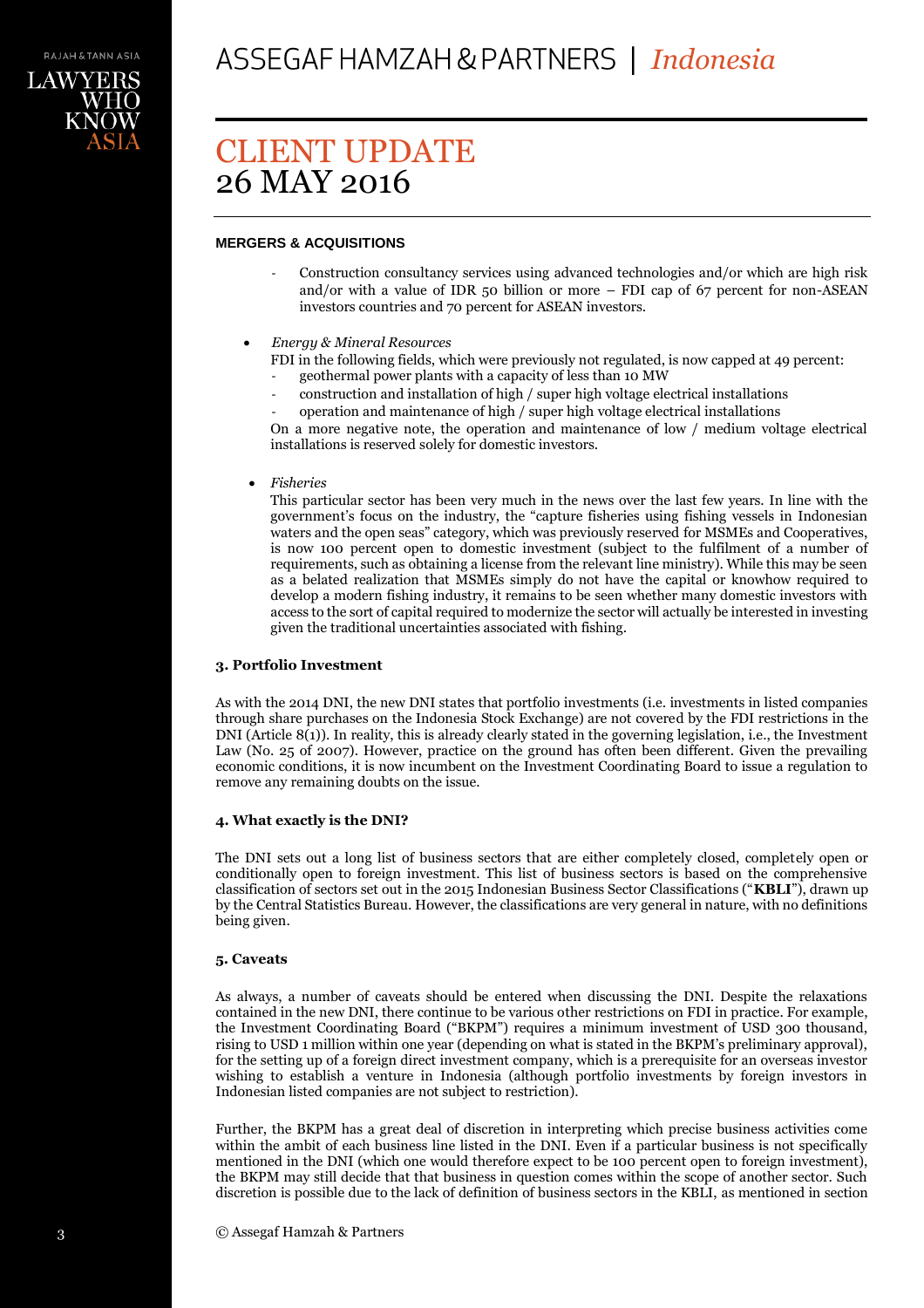## **MERGERS & ACQUISITIONS**

3 above. Thus, potential investors need to test the waters first by consulting with the BKPM before taking the plunge.

In addition, various sectors are reserved for Indonesian SMEs, or minimum investment thresholds are imposed below which FDI is not permitted. As a developing nation, Indonesia obviously has a strong interest in nurturing its SME sector, something that the Government has stressed it will continue to do.

### **6. AHP Comment**

While certainly to be welcomed, the extent of the liberalization brought about by the new DNI will come as something of a disappointment to many, especially given the excitement generated by the government's announcement back in February that it planned a root-and-branch overhaul of the DNI. The fact remains that FDI is either completely prohibited or severely restricted across large swathes of the economy.

From the technical perspective, the 2016 DNI affords practitioners and investors greater clarity as it incorporates a definitions section. It also contains a new chapter (Chapter IV), whose provisions mandate the Coordinating Minister of the Economy to conduct monitoring and evaluation of the investment process and to attempt to resolve any difficulties encountered.

The new DNI further stresses the importance of protecting MSMEs and cooperatives, as the government promised back in February. This is also to be welcomed, given the importance of small businesses to Indonesia's economic development.

In conclusion, while the changes brought about by the new DNI are generally positive, it seems doubtful that their impact will be anywhere near sufficient to ramp up FDI to the extent required to jump start the country's sluggish economy.

i. Presidential Regulation No. 44 of 2016 on Business Sectors that are Closed or Conditionally Open to Investment

ii. A "plasma-nucleus" scheme is one where a plantation company sets aside a specified portion of its concession for smallholders, who receive financial assistance and mentoring from the company. In return, the smallholders act as suppliers to the company based on agreed prices and quantities.

iii. A number of business lines have been transferred to the Manpower Sector in the 2016 DNI from the Education Sector in the 2014 DNI.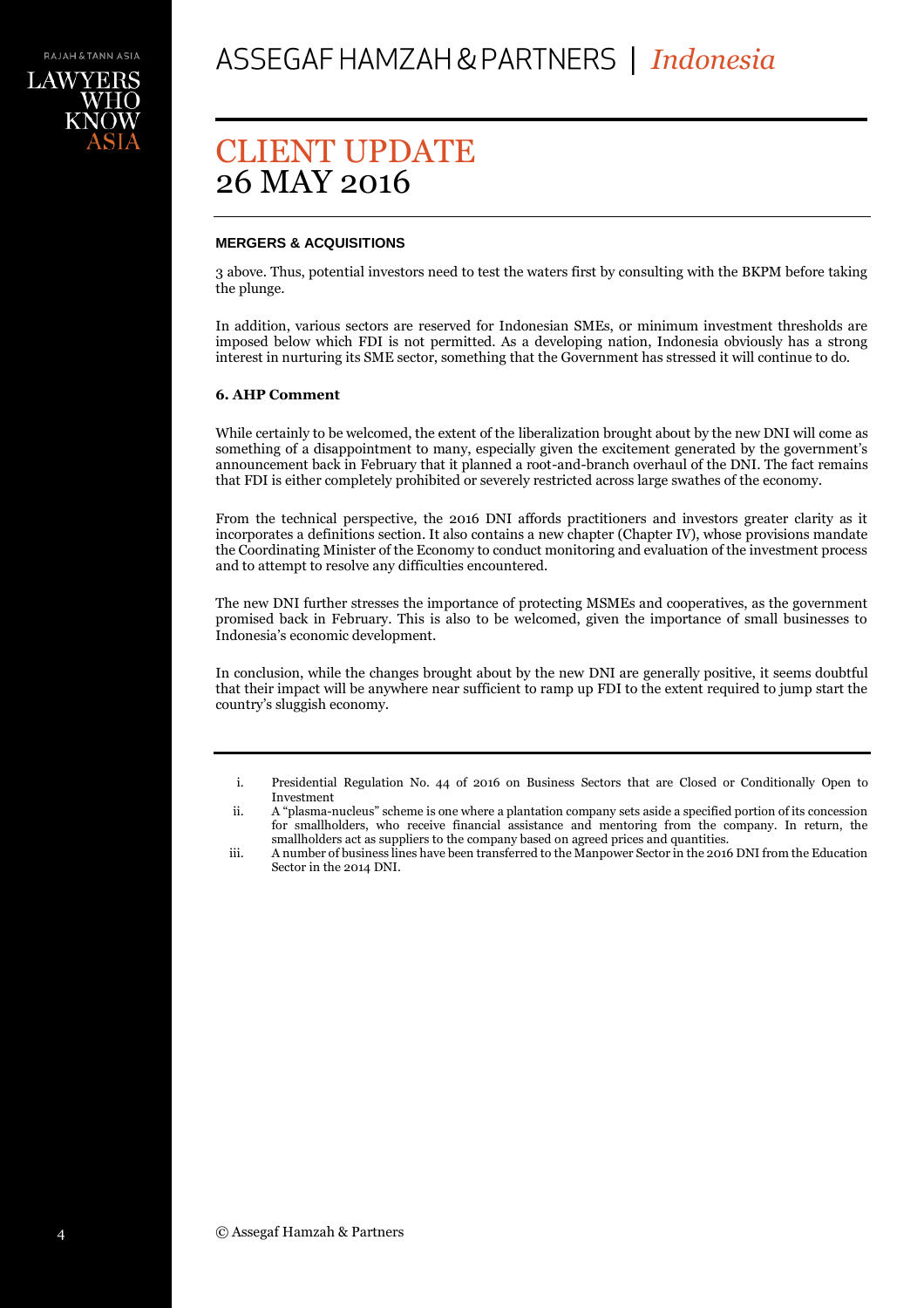# **MERGERS & ACQUISITIONS**

# **Contacts**



.

**Eko Ahmad Ismail Basyuni** Partner Mergers & Acquisitions

D (62) 21 2555 7802 F (62) 21 2555 7899 [eko.basyuni@ahp.co.id](mailto:eko.basyuni@ahp.co.id)



**Tunggul P. Utomo** Partner Mergers & Acquisitions

D (62) 21 2555 7822 F (62) 21 2555 7899 [tunggul.utomo@ahp.co.id](mailto:tunggul.utomo@ahp.co.id)

### *ASEAN Economic Community Portal*

With the launch of the ASEAN Economic Community ("**AEC**") in December 2015, businesses looking to tap the opportunities presented by the integrated markets of the AEC can now get help a click away. Rajah & Tann Asia, United Overseas Bank and RSM Chio Lim Stone Forest, have teamed up to launch "Business in ASEAN", a portal that provides companies with a single platform that helps businesses navigate the complexities of setting up operations in ASEAN.

By tapping into the professional knowledge and resources of the three organisations through this portal, small- and medium-sized enterprises across the 10-member economic grouping can equip themselves with the tools and knowhow to navigate ASEAN's business landscape. Of particular interest to businesses is the "Ask a Question" feature of the portal which enables companies to pose questions to the three organisations which have an extensive network in the region. The portal can be accessed at http://www.businessinasean.com/.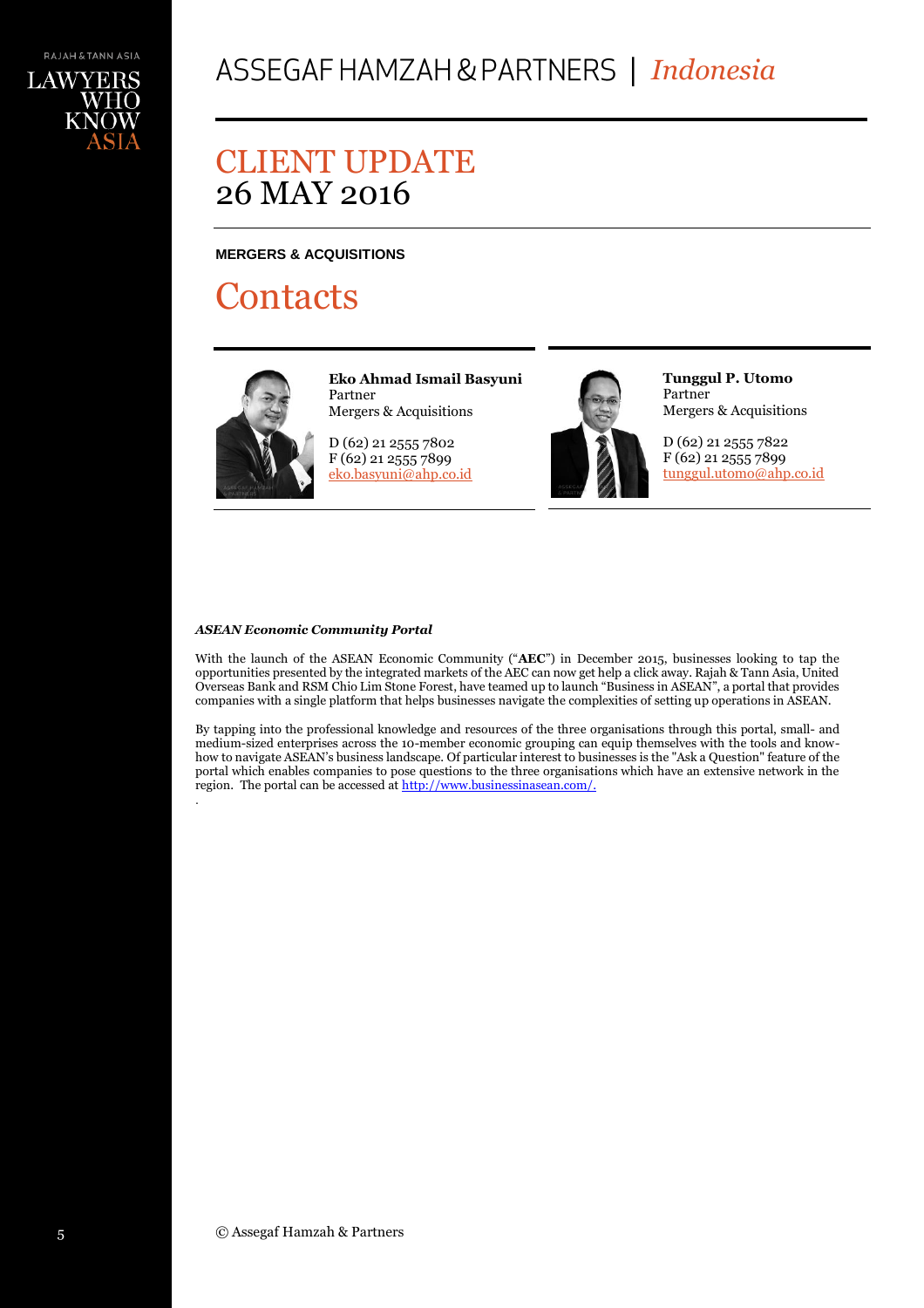# *Indonesia*

# Our regional presence



# Our regional contacts

**RAJAH & TANN** 

### **Rajah & Tann Singapore LLP**

9 Battery Road #25-01 Straits Trading Building Singapore 049910 T +65 6535 3600 F +65 6225 9630 sg.rajahtannasia.com

#### **R&T Sok & Heng Law Office**

Vattanac Capital Office Tower, Level 17, No. 66 Preah Monivong Boulevard, Sangkat Wat Phnom Khan Daun Penh, 12202 Phnom Penh, Cambodia T +855 23 963 112 / 113 F +855 963 116 kh.rajahtannasia.com

*\*in association with Rajah & Tann Singapore LLP*

*Singapore* **RAJAH & TANN REPRESENTATIVE OFFICE**

*China*

#### **Rajah & Tann Singapore LLP Shanghai Representative Office** Unit 1905-1906, Shui On Plaza, 333 Huai Hai Middle Road Shanghai 200021, People's Republic of China T +86 21 6120 8818 F +86 21 6120 8820 cn.rajahtannasia.com

#### **R&T SOK & HENG** *Cambodia* **RAJAH & TANN NK LEGAL** *Myanmar*

**Rajah & Tann NK Legal Myanmar Company Limited** Myanmar Centre Tower 1, Floor 07, Unit 08, 192 Kaba Aye Pagoda Road, Bahan Township, Yangon, Myanmar T +95 9 73040763 / +95 1 657902 / +95 1 657903 F +95 1 9665537 mm.rajahtannasia.com